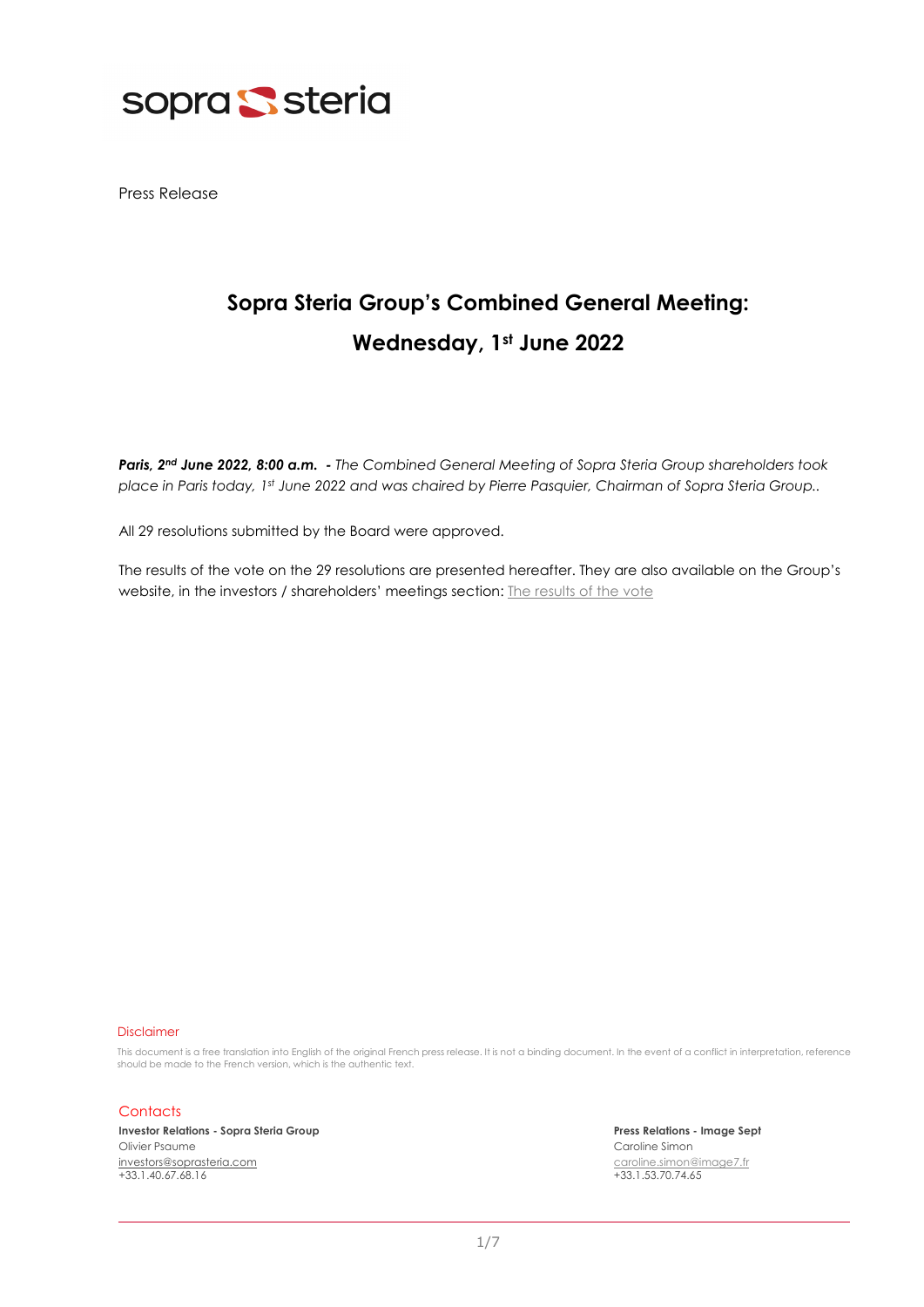

| Total number of shares:                                          | 20,547,701 |
|------------------------------------------------------------------|------------|
| Number of shares with voting rights:                             | 20,527,696 |
| Number of shareholders in attendance or being represented:       | 1,323      |
| Percentage of shares held by shareholders in attendance or being | 80.09%     |
| represented at the meeting                                       |            |
| Number of votes in attendance or represented :                   | 21,836,621 |

| <b>Resolution</b> |                                                                                                                                                                     |          |                        | Valid for majority |   |         |               | Votes not valid for<br>majority  | <b>Presents &amp;</b><br>Represented |                       | % of shares | <b>Excluded voting</b> | State of |
|-------------------|---------------------------------------------------------------------------------------------------------------------------------------------------------------------|----------|------------------------|--------------------|---|---------|---------------|----------------------------------|--------------------------------------|-----------------------|-------------|------------------------|----------|
|                   |                                                                                                                                                                     | Type     | <b>Vote Time</b>       | For                | % | Against | %             | (Abstain+Invalid+Not  <br>voted) | <b>Shares</b>                        | <b>Votes</b>          | capital     | rights                 | adoption |
|                   | Approval of the parent company financial<br>statements for financial year 2021                                                                                      | Ordinary | 01/06/2022<br>15:28:03 | 21,801,387 99.944% |   |         | 12,163 0.056% | 32,551                           |                                      | 16,446,048 21,846,101 | 80.04%      | 0                      | Carried  |
|                   | Approval of the consolidated financial<br>statements for financial year 2021                                                                                        | Ordinary | 01/06/2022<br>15:28:36 | 21,801,507 99.945% |   | 12,045  | 0.055%        | 32,549                           |                                      | 16,446,048 21,846,101 | 80.04%      | $\Omega$               | Carried  |
|                   | Appropriation of earnings for financial year<br>2021 and setting of the dividend                                                                                    | Ordinary | 01/06/2022<br>15:29:10 | 21,843,847 99.999% |   |         | 160 0.001%    | 2,094                            |                                      | 16,446,048 21,846,101 | 80.04%      | $\Omega$               | Carried  |
|                   | Approval of the report on the<br>compensation of company officers relating<br>to the disclosures mentioned in Article L.<br>22-10-9 I of the French Commercial Code | Ordinary | 01/06/2022<br>15:29:41 | 21,005,135 96.362% |   | 793,048 | 3.638%        | 47,918                           |                                      | 16,446,048 21,846,101 | 80.04%      | $\Omega$               | Carried  |

**Investor Relations - Sopra Steria Group Press Relations - Image Sept** Olivier Psaume Caroline Simon Caroline Simon Caroline Simon Caroline Simon Caroline Simon Caroline Simon Caroline Simon Caroline Simon Caroline Simon Caroline Simon Caroline Simon Caroline Simon Caroline Simon Caroline Sim [investors@soprasteria.com](mailto:investors@soprasteria.com) [caroline.simon@image7.fr](mailto:caroline.simon@image7.fr)

 $+33.1.53.70.74.65$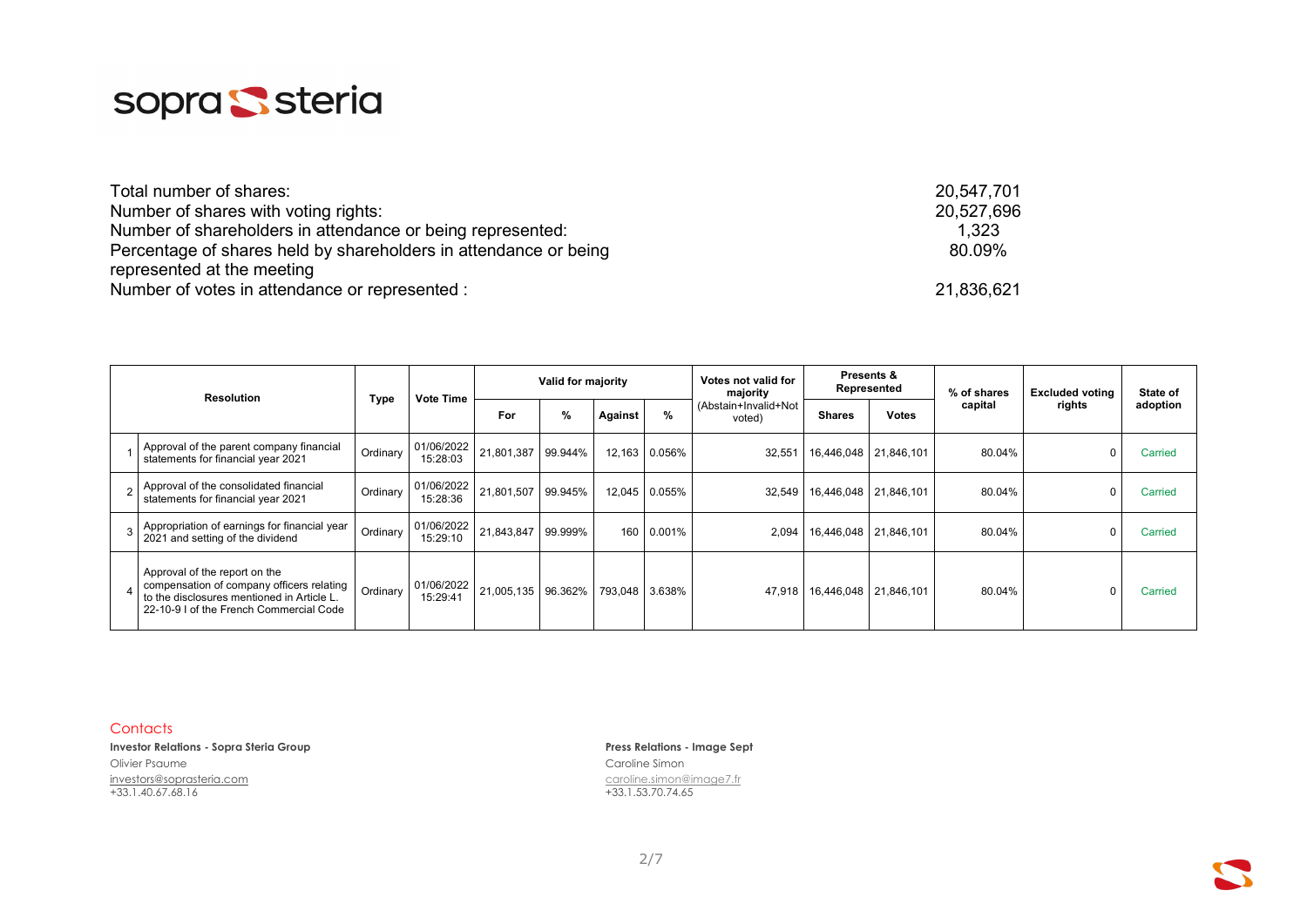|    | <b>Resolution</b>                                                                                                                                                                                                                                            |          | <b>Vote Time</b>       |                    | Valid for majority |           |         | Votes not valid for<br>majority |               | Presents &<br>Represented | % of shares | <b>Excluded voting</b> | State of |
|----|--------------------------------------------------------------------------------------------------------------------------------------------------------------------------------------------------------------------------------------------------------------|----------|------------------------|--------------------|--------------------|-----------|---------|---------------------------------|---------------|---------------------------|-------------|------------------------|----------|
|    |                                                                                                                                                                                                                                                              |          |                        | For                | %                  | Against   | $\%$    | (Abstain+Invalid+Not<br>voted)  | <b>Shares</b> | <b>Votes</b>              | capital     | rights                 | adoption |
| 5  | Approval of the fixed, variable and<br>exceptional items of compensation<br>making up the total compensation and<br>benefits of any kind paid or allotted to<br>Pierre Pasquier, Chairman of the Board<br>of Directors, in respect of financial year<br>2021 | Ordinary | 01/06/2022<br>15:30:11 | 21.348.612 97.914% |                    | 454.921   | 2.086%  | 42.568                          |               | 16,446,048 21,846,101     | 80.04%      | $\Omega$               | Carried  |
|    | Approval of the fixed, variable and<br>exceptional items of compensation<br>making up the total compensation and<br>benefits of any kind paid or allotted to<br>Vincent Paris, Chief Executive Officer,<br>in respect of financial year 2021                 | Ordinary | 01/06/2022<br>15:30:41 | 14,233,147         | 65.163%            | 7,609,357 | 34.837% | 3.597                           |               | 16,446,048 21,846,101     | 80.04%      | $\Omega$               | Carried  |
|    | Approval of the compensation policy for<br>the Chairman of the Board of Directors                                                                                                                                                                            | Ordinary | 01/06/2022<br>15:31:12 | 21,348,061         | 97.910%            | 455,599   | 2.090%  | 42.441                          |               | 16,446,048 21,846,101     | 80.04%      | $\Omega$               | Carried  |
|    | Approval of the compensation policy for<br>the Chief Executive Officer                                                                                                                                                                                       | Ordinary | 01/06/2022<br>15:31:41 | 20.013.865         | 91.629%            | 828,406   | 8.371%  | 3.830                           |               | 16.446.048 21.846.101     | 80.04%      | $\Omega$               | Carried  |
|    | Approval of the compensation policy for<br>Directors for their service                                                                                                                                                                                       | Ordinary | 01/06/2022<br>15:32:13 | 21,799,088         | 99.985%            | 3.242     | 0.015%  | 43.771                          |               | 16,446,048 21,846,101     | 80.04%      | $\Omega$               | Carried  |
| 10 | Decision setting the total amount of<br>compensation awarded to Directors for<br>their service at €500,000 per financial<br>year                                                                                                                             | Ordinary | 01/06/2022<br>15:32:43 | 21,815,668         | 99.981%            | 4.066     | 0.019%  | 26,367                          |               | 16,446,048 21,846,101     | 80.04%      | $\Omega$               | Carried  |
| 11 | Renewal of the directorship of André<br>Einaudi for a term of office of four years                                                                                                                                                                           | Ordinary | 01/06/2022<br>15:33:14 | 21,630,014         | 99.203%            | 173.740   | 0.797%  | 42.347                          | 16,446,048    | 21,846,101                | 80.04%      | $\Omega$               | Carried  |
| 12 | Renewal of the directorship of Michael<br>Gollner for a term of office of one year                                                                                                                                                                           | Ordinary | 01/06/2022<br>15:33:43 | 21,727,879         | 99.475%            | 114,566   | 0.525%  | 3.656                           |               | 16,446,048 21,846,101     | 80.04%      | $\Omega$               | Carried  |

**Investor Relations - Sopra Steria Group Press Relations - Image Sept** Olivier Psaume Caroline Simon / Simon Zaks [investors@soprasteria.com](mailto:investors@soprasteria.com) [caroline.simon@image7.fr](mailto:caroline.simon@image7.fr) [/ szaks@image7.fr](mailto:szaks@image7.fr) +33.1.40.67.68.16 +33.1.53.70.74.65 / +33.1.53.70.74.63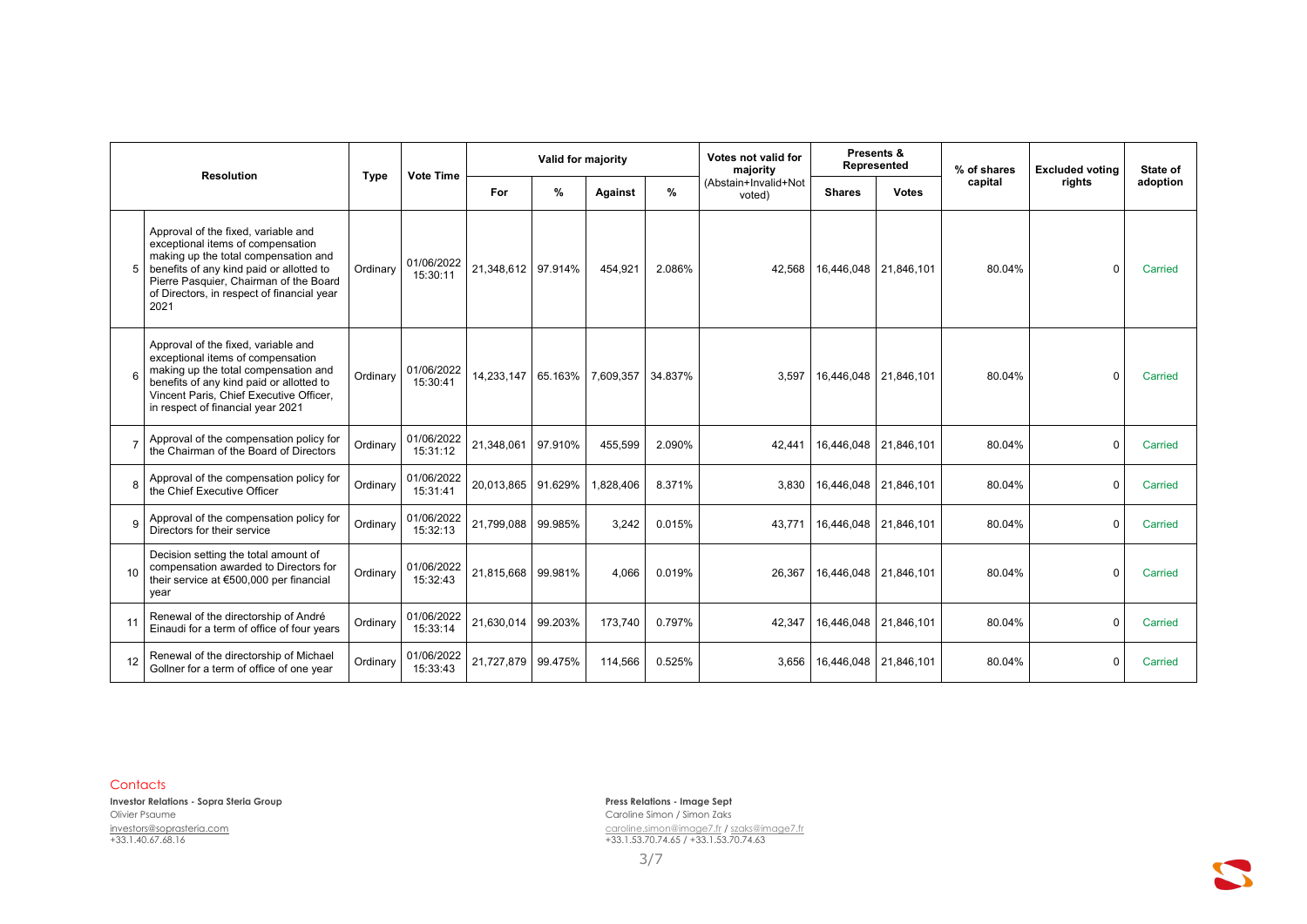|    | <b>Resolution</b>                                                                                                                                                                                                                                                                                                                                                      |               | <b>Vote Time</b>       |                    | Valid for majority |                |         | Votes not valid for<br>majority |                                  | Presents &<br>Represented | % of shares | <b>Excluded</b> | State of |
|----|------------------------------------------------------------------------------------------------------------------------------------------------------------------------------------------------------------------------------------------------------------------------------------------------------------------------------------------------------------------------|---------------|------------------------|--------------------|--------------------|----------------|---------|---------------------------------|----------------------------------|---------------------------|-------------|-----------------|----------|
|    |                                                                                                                                                                                                                                                                                                                                                                        | <b>Type</b>   |                        | For                | %                  | <b>Against</b> | %       | (Abstain+Invalid+Not<br>voted)  | <b>Shares</b>                    | <b>Votes</b>              | capital     | voting rights   | adoption |
|    | Renewal of the directorship of Noëlle<br>13 Lenoir for a term of office of four<br>years                                                                                                                                                                                                                                                                               | Ordinary      | 01/06/2022<br>15:34:13 | 20,944,353 96.060% |                    | 859,011        | 3.940%  | 42.737                          |                                  | 16,446,048 21,846,101     | 80.04%      | $\Omega$        | Carried  |
|    | Renewal of the directorship of Jean-<br>14 Luc Placet for a term of office of two<br>vears                                                                                                                                                                                                                                                                             | Ordinary      | 01/06/2022<br>15:34:44 | 20,363,985         | 93.232%            | 1,478,290      | 6.768%  | 3.826                           |                                  | 16,446,048 21,846,101     | 80.04%      | $\Omega$        | Carried  |
| 15 | Appointment of Yves de Talhouët as<br>a Director for a term of office of three<br>vears                                                                                                                                                                                                                                                                                | Ordinary      | 01/06/2022<br>15:35:14 | 21,835,613 99.969% |                    | 6,846          | 0.031%  | 3,642                           |                                  | 16,446,048 21,846,101     | 80.04%      | $\Omega$        | Carried  |
| 16 | Renewal of the appointment of ACA<br>Nexia as Principal Statutory Auditor                                                                                                                                                                                                                                                                                              | Ordinary      | 01/06/2022<br>15:35:45 | 16,983,303 77.749% |                    | 4,860,527      | 22.251% | 2,271                           |                                  | 16,446,048 21,846,101     | 80.04%      | $\Omega$        | Carried  |
| 17 | Authorisation to be granted to the<br>Board of Directors to trade in the<br>Company's shares up to a maximum<br>of 10% of the share capital                                                                                                                                                                                                                            | Ordinary      | 01/06/2022<br>15:36:14 | 21.812.919 99.961% |                    | 8,517          | 0.039%  |                                 | 24,665   16,446,048   21,846,101 |                           | 80.04%      | $\Omega$        | Carried  |
| 18 | Authorisation to be granted to the<br>Board of Directors to retire any shares<br>that the Company may have acquired<br>and to reduce the share capital<br>accordingly                                                                                                                                                                                                  | Extraordinary | 01/06/2022<br>15:36:47 | 21,682,212 99.309% |                    | 150.776        | 0.691%  |                                 | 3,633   16,441,308   21,836,621  |                           | 80.02%      | $\Omega$        | Carried  |
| 19 | Delegation of authority to be granted<br>to the Board of Directors to issue<br>ordinary shares and/or other<br>securities giving access to the<br>Company's share capital and/or the<br>share capital of its subsidiaries, with<br>pre-emptive subscription rights for<br>existing shareholders, subject to an<br>upper limit of 50% of the Company's<br>share capital | Extraordinary | 01/06/2022<br>15:37:16 | 21.212.090 97.153% |                    | 621.546        | 2.847%  |                                 | 2,985   16,441,308   21,836,621  |                           | 80.02%      | $\Omega$        | Carried  |

**Investor Relations - Sopra Steria Group Press Relations - Image Sept** Olivier Psaume Caroline Simon / Simon Zaks [investors@soprasteria.com](mailto:investors@soprasteria.com) [caroline.simon@image7.fr](mailto:caroline.simon@image7.fr) [/ szaks@image7.fr](mailto:szaks@image7.fr) +33.1.40.67.68.16 +33.1.53.70.74.65 / +33.1.53.70.74.63

 $\mathbf{C}$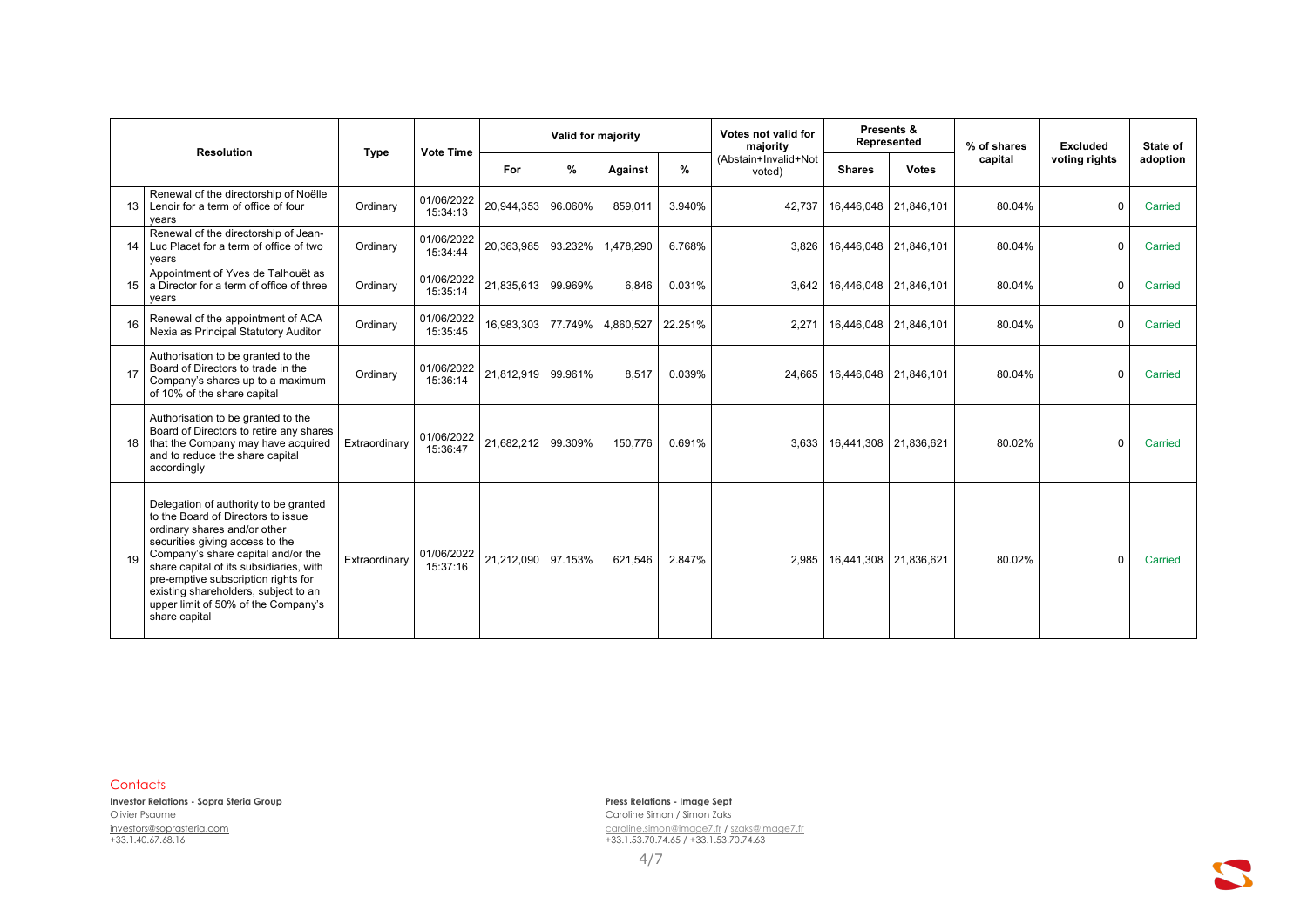| <b>Resolution</b> |                                                                                                                                                                                                                                                                                                                                                                                           | <b>Type</b>   | <b>Vote Time</b>       |                    | Valid for majority |                  |      | Votes not valid for<br>majority |                                 | Presents &<br>Represented | % of shares | Excluded      | State of |
|-------------------|-------------------------------------------------------------------------------------------------------------------------------------------------------------------------------------------------------------------------------------------------------------------------------------------------------------------------------------------------------------------------------------------|---------------|------------------------|--------------------|--------------------|------------------|------|---------------------------------|---------------------------------|---------------------------|-------------|---------------|----------|
|                   |                                                                                                                                                                                                                                                                                                                                                                                           |               |                        | For                | %                  | Against          | $\%$ | (Abstain+Invalid+Not<br>voted)  | <b>Shares</b>                   | <b>Votes</b>              | capital     | voting rights | adoption |
| 20                | Delegation of authority to be granted to<br>the BoD to issue ord, shares and/or<br>other sec. giving access to the<br>Company's capital and/or the capital of<br>its subsidiaries, through public<br>offerings (excluding offerings pursuant<br>to §1 Art. L411-2, MFC), without<br>PSR, subject to an upper limit of 20% of<br>Company's capital, or 10% where no<br>priority is granted | Extraordinary | 01/06/2022<br>15:37:45 | 20,359,688 93.259% |                    | 1,471,691 6.741% |      |                                 | 5,242   16,441,308   21,836,621 |                           | 80.02%      | $\mathbf 0$   | Carried  |
| 21                | Delegation of authority to be granted to<br>the BoD to issue ordinary shares<br>and/or other securities giving access to<br>the Company's share capital and/or the<br>share capital of its subsidiaries, by<br>means of a public offering provided for<br>under §1 Art. L. 411-2, MFC, without<br>PSR, subject to an upper limit of 10%<br>of the Company's share capital per<br>year     | Extraordinary | 01/06/2022<br>15:38:19 | 20,043,542 91.804% |                    | 1,789,482 8.196% |      | 3,597                           | 16,441,308 21,836,621           |                           | 80.02%      | $\mathbf 0$   | Carried  |

**Investor Relations - Sopra Steria Group Press Relations - Image Sept** Olivier Psaume Caroline Simon / Simon Zaks

[investors@soprasteria.com](mailto:investors@soprasteria.com) [caroline.simon@image7.fr](mailto:caroline.simon@image7.fr) [/ szaks@image7.fr](mailto:szaks@image7.fr) +33.1.40.67.68.16 +33.1.53.70.74.65 / +33.1.53.70.74.63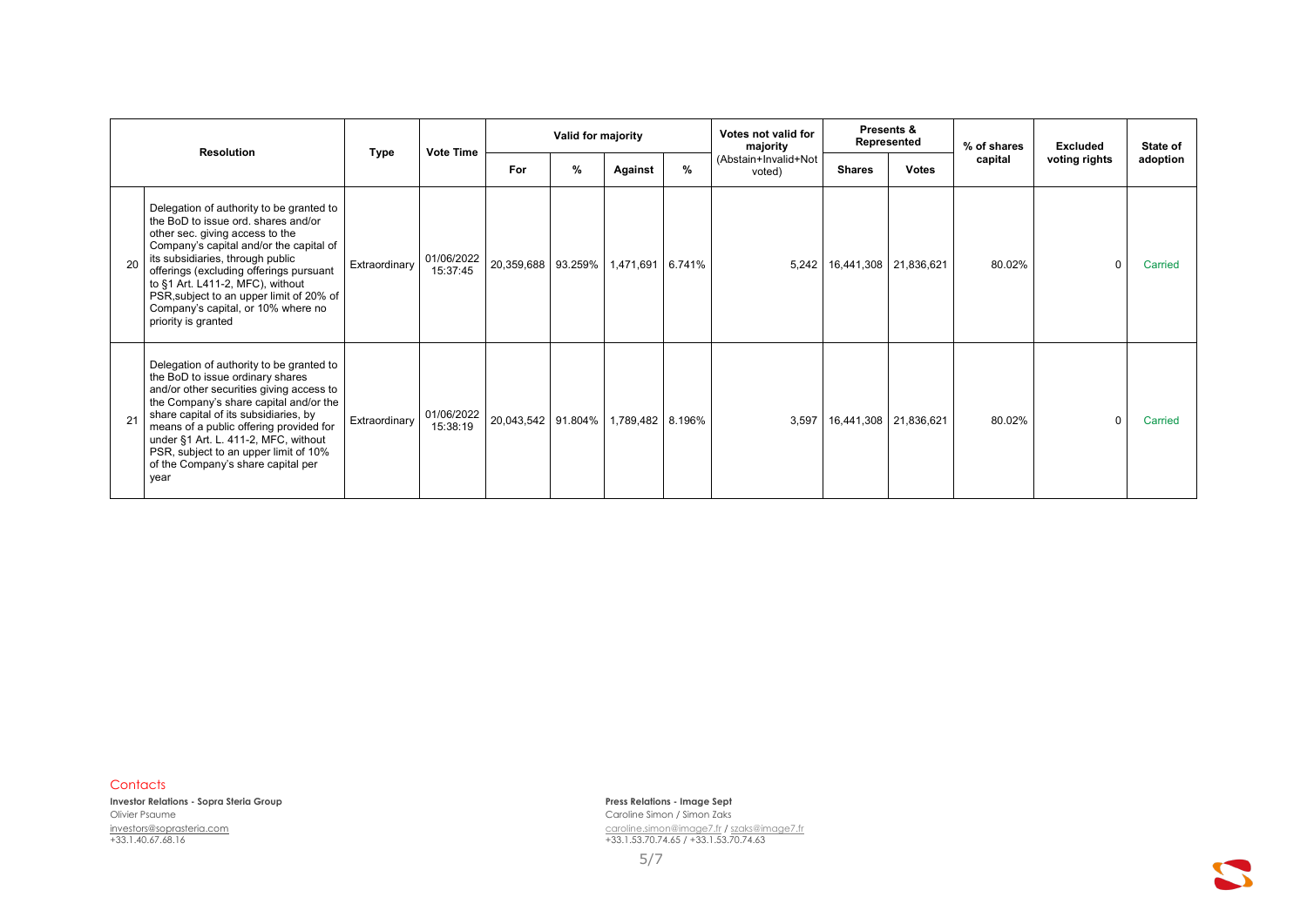|    | <b>Resolution</b>                                                                                                                                                                                                                                                                                                                                                                       |               | <b>Vote Time</b>       |                    | Valid for majority |                  |        | Votes not valid for<br>majority |                             | Presents &<br>Represented | % of shares | <b>Excluded</b> | State of |
|----|-----------------------------------------------------------------------------------------------------------------------------------------------------------------------------------------------------------------------------------------------------------------------------------------------------------------------------------------------------------------------------------------|---------------|------------------------|--------------------|--------------------|------------------|--------|---------------------------------|-----------------------------|---------------------------|-------------|-----------------|----------|
|    |                                                                                                                                                                                                                                                                                                                                                                                         | <b>Type</b>   |                        | For                | $\%$               | <b>Against</b>   | $\%$   | (Abstain+Invalid+Not<br>voted)  | <b>Shares</b>               | <b>Votes</b>              | capital     | voting rights   | adoption |
| 22 | Delegation of authority to be granted to<br>the BoD to determine the issue price<br>for ordinary shares and/or other<br>securities giving access to the<br>Company's share capital and/or the<br>capital of its subsidiaries, subject to an<br>upper limit of 10% of the Company's<br>share capital in connection with a<br>capital increase without pre-emptive<br>subscription rights | Extraordinary | 01/06/2022<br>15:38:52 | 20,416,378 93.515% |                    | 1,415,930 6.485% |        |                                 | 4,313 16,441,308 21,836,621 |                           | 80.02%      | $\Omega$        | Carried  |
|    | Delegation of authority to be granted to<br>the Board of Directors to increase, with<br>or without pre-emptive rights for<br>existing shareholders, the number of<br>ordinary shares and/or other securities<br>giving access to the Company's share<br>capital to be issued, subject to an<br>upper limit of 15% of the size of the<br>initial issue                                   | Extraordinary | 01/06/2022<br>15:39:20 | 19,886,029         | 91.086%            | 1,946,092 8.914% |        |                                 | 4,500 16,441,308 21,836,621 |                           | 80.02%      | $\mathbf 0$     | Carried  |
| 24 | Delegation of authority to be granted to<br>the Board of Directors to issue ordinary<br>shares and/or other securities giving<br>access to the Company's share capital<br>and/or the capital of its subsidiaries,<br>without pre-emptive subscription rights,<br>in consideration for contributions in<br>kind, subject to an upper limit of 10%<br>of the Company's share capital      | Extraordinary | 01/06/2022<br>15:39:52 | 21,235,307         | 97.257%            | 598,877          | 2.743% | 2,437                           | 16,441,308 21,836,621       |                           | 80.02%      | $\Omega$        | Carried  |

**Investor Relations - Sopra Steria Group Press Relations - Image Sept** Olivier Psaume Caroline Simon / Simon Zaks [investors@soprasteria.com](mailto:investors@soprasteria.com) [caroline.simon@image7.fr](mailto:caroline.simon@image7.fr) [/ szaks@image7.fr](mailto:szaks@image7.fr) +33.1.40.67.68.16 +33.1.53.70.74.65 / +33.1.53.70.74.63